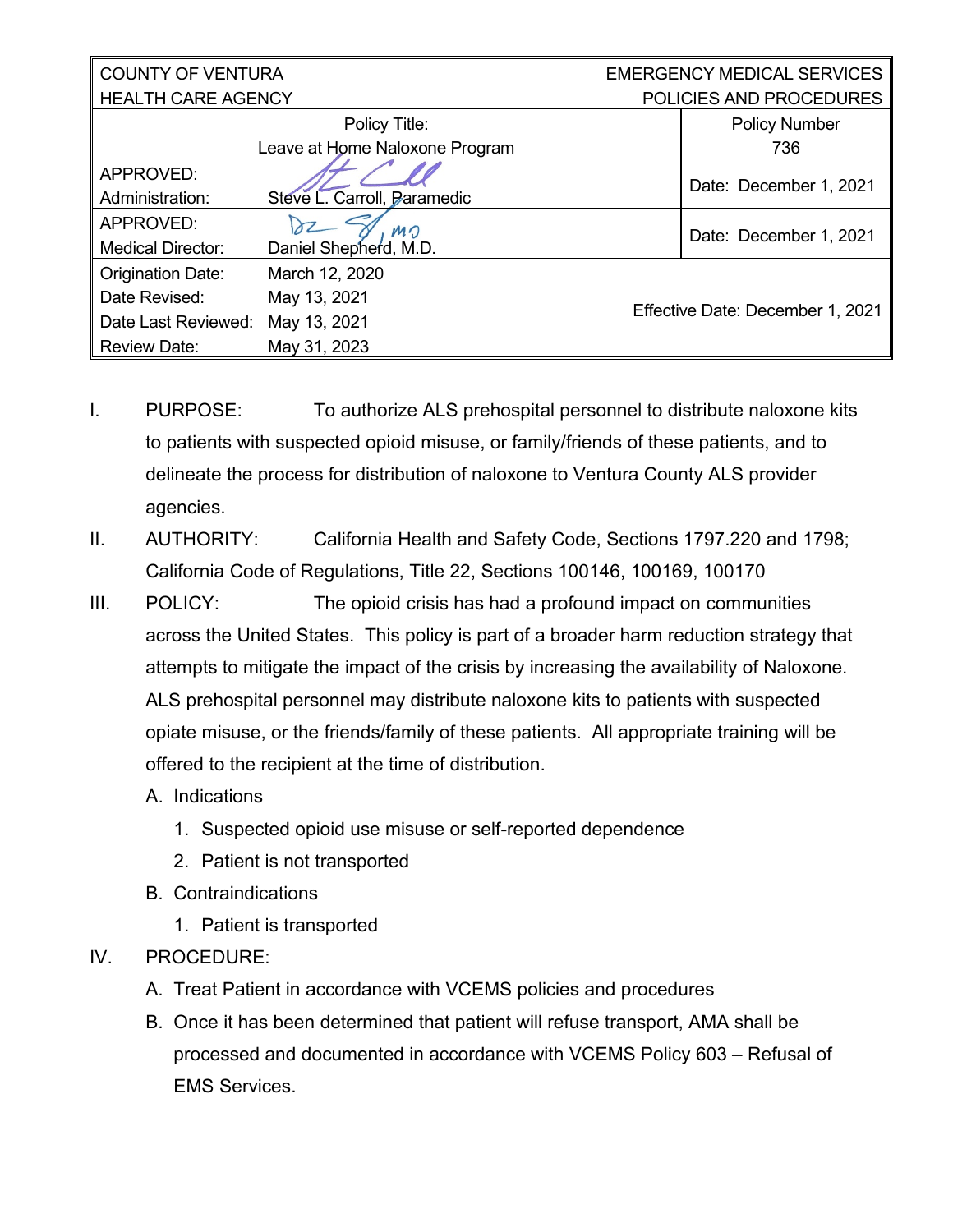- C. Once AMA process has been completed, the patient, or the patient's family/friends (must be present on scene) will be offered a leave-at-home naloxone kit, with clearly identified kit number and medication expiration date, and the relevant training
- D. Friends/family can be offered a kit if the patient is determined to be dead. Kits and training should be offered if the individuals at the scene appear to be at risk for opioid misuse. For example, they were using drugs with the patient or there is paraphernalia on scene. Document as outlined below.
- E. In limited circumstances where patient is treated with naloxone for a suspected overdose and transported to hospital, but patient and/or family/friends express concern that they will not be able to afford a prescription or demonstrate an inability to access naloxone, a leave at home kit may be left at the scene.
	- 1. In these limited circumstances, efforts should be made to ensure patient and/or family/friends understand resources that are available to them related to overdose prevention. Resources include, but are not limited to:
		- a. OD rescue kit and training on how to administer nasal naloxone (Ventura County Behavioral Health) 805-667-6663
		- b. Treatment Services Access Line (Ventura County Behavioral Health) 844- 385-9200
- F. Recipient Training and Education
	- 1. If the naloxone kit is accepted, the patient and/or family and friends will be trained on the recognition of opioid overdose and on the administration of nasal naloxone.
	- 2. At a minimum, the training will consist of the following:
		- a. Signs and symptoms of an opioid overdose
		- b. Administration of nasal naloxone
		- c. Activating the 911 system
		- d. Hands Only CPR. Instruct the recipient how to perform chest compressions: "place your hands between the nipples and push hard and fast."
	- 3. Printed training materials and resources related to ongoing drug treatment services, including the Behavioral Health Department's 24/7 Access line will be left with patient or patient's family/friends at the scene.